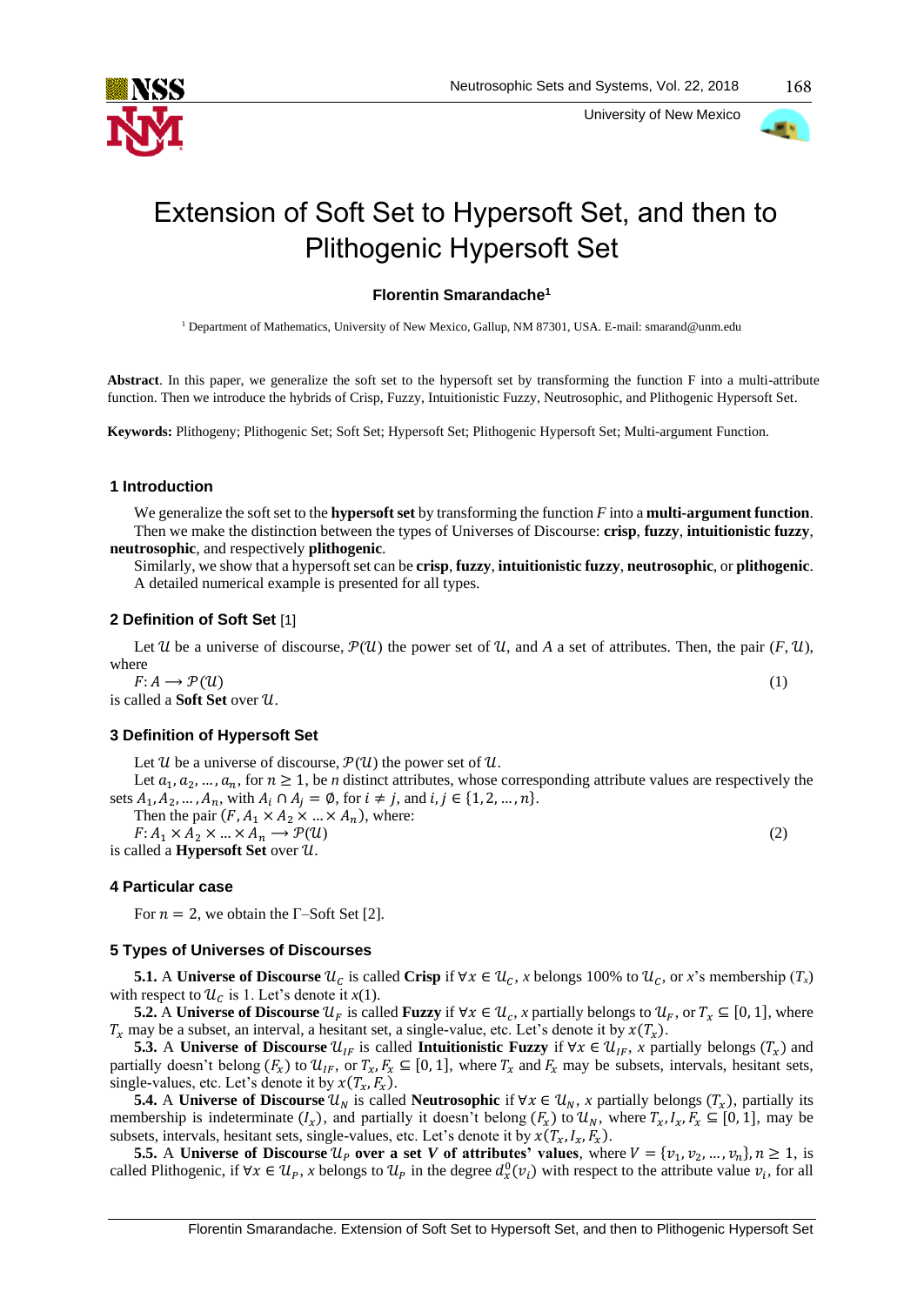$i \in \{1, 2, ..., n\}$ . Since the degree of membership  $d_{x}^{0}(v_{i})$  may be crisp, fuzzy, intuitionistic fuzzy, or neutrosophic, the Plithogenic Universe of Discourse can be Crisp, Fuzzy, Intuitionistic Fuzzy, or respectively Neutrosophic.

Consequently, a Hypersoft Set over a Crisp / Fuzzy / Intuitionistic Fuzzy / Neutrosophic / or Plithogenic Universe of Discourse is respectively called **Crisp / Fuzzy / Intuitionistic Fuzzy / Neutrosophic /** or **Plithogenic Hypersoft Set**.

#### **6 Numerical Example**

Let  $\mathcal{U} = \{x_1, x_2, x_3, x_4\}$  and a set  $\mathcal{M} = \{x_1, x_3\} \subset \mathcal{U}$ . Let the attributes be:  $a_1 = \text{size}, a_2 = \text{color}, a_3 = \text{gender}, a_4 = \text{nationality},$  and their attributes' values respectively: Size =  $A_1$  ={small, medium, tall},

Color =  $A_2$  ={white, yellow, red, black}, Gender =  $A_3$  ={male, female}, Nationality =  $A_4$  ={American, French, Spanish, Italian, Chinese}. Let the function be:  $F: A_1 \times A_2 \times A_3 \times A_4 \longrightarrow \mathcal{P}(\mathcal{U}).$  (3) Let's assume:  $F({\text{tall, white, female, Italian}}) = {x_1, x_3}.$ With respect to the set  $M$ , one has:

# **6.1 Crisp Hypersoft Set**

 $F({\text{tall, white, female, Italian}}) = {x_1(1), x_3}$  $(1)$ },  $(4)$ which means that, with respect to the attributes' values {tall, white, female, Italian} *all together*,  $x_1$  belongs 100% to the set  $\mathcal{M}$ ; similarly  $x_3$ .

#### **6.2 Fuzzy Hypersoft Set**

 $F({\text{tall, white, female, Italian}}) = {x_1(0.6), x_3(0.7)},$  (5) which means that, with respect to the attributes' values {tall, white, female, Italian} *all together*,  $x_1$  belongs 60% to the set  $\mathcal{M}$ ; similarly,  $x_3$  belongs 70% to the set  $\mathcal{M}$ .

#### **6.3 Intuitionistic Fuzzy Hypersoft Set**

 $F({\text{tall, white, female, Italian}}) = {x_1(0.6, 0.1), x_3(0.7, 0.2)},$  (6) which means that, with respect to the attributes' values {tall, white, female, Italian} *all together*,  $x_1$  belongs 60% and 10% it does not belong to the set  $M$ ; similarly,  $x_3$  belongs 70% and 20% it does not belong to the set  $M$ .

#### **6.4 Neutrosophic Hypersoft Set**

 $F({\text{tall, white, female, Italian}}) = {x_1(0.6, 0.2, 0.1), x_3(0.7, 0.3, 0.2)},$  (7) which means that, with respect to the attributes' values {tall, white, female, Italian} all together,  $x_1$  belongs 60% and its indeterminate-belongness is 20% and it doesn't belong 10% to the set  $M$ ; similarly,  $x_3$  belongs 70% and its indeterminate-belongness is 30% and it doesn't belong 20%.

#### **6.5 Plithogenic Hypersoft Set**

$$
F(\{\text{tall, white, female, Italian}\}) = \begin{cases} x_1\left(d_{x_1}^0(\text{tall}), d_{x_1}^0(\text{white}), d_{x_1}^0(\text{female}), d_{x_1}^0(\text{talian})\right), \\ x_2\left(d_{x_2}^0(\text{tall}), d_{x_2}^0(\text{white}), d_{x_2}^0(\text{female}), d_{x_2}^0(\text{talian})\right) \end{cases},
$$
(8)

where  $d_{x_1}^0(\alpha)$  means the degree of appurtenance of element  $x_1$  to the set M with respect to the attribute value  $\alpha$ ; and similarly  $d_{x_2}^0(\alpha)$  means the degree of appurtenance of element  $x_2$  to the set M with respect to the attribute value  $\alpha$ ; where  $\alpha \in \{\text{tall}, \text{white}, \text{female}, \text{Italian}\}.$ 

Unlike the Crisp / Fuzzy / Intuitionistic Fuzzy / Neutrosophic Hypersoft Sets [where the degree of appurtenance of an element *x* to the set ℳ is *with respect to all attribute values tall, white, female, Italian together* (as a whole), therefore a degree of appurtenance *with respect to a set of attribute values*], the Plithogenic Hypersoft Set is a **refinement** of Crisp / Fuzzy / Intuitionistic Fuzzy / Neutrosophic Hypersoft Sets [since the degree of appurtenance of an element *x* to the set  $M$  is with respect to each single attribute value].

But the Plithogenic Hypersoft St is also **combined** with each of the above, since the degree of degree of appurtenance of an element *x* to the set  $M$  with respect to each single attribute value may be: crisp, fuzzy, intuitionistic fuzzy, or neutrosophic.